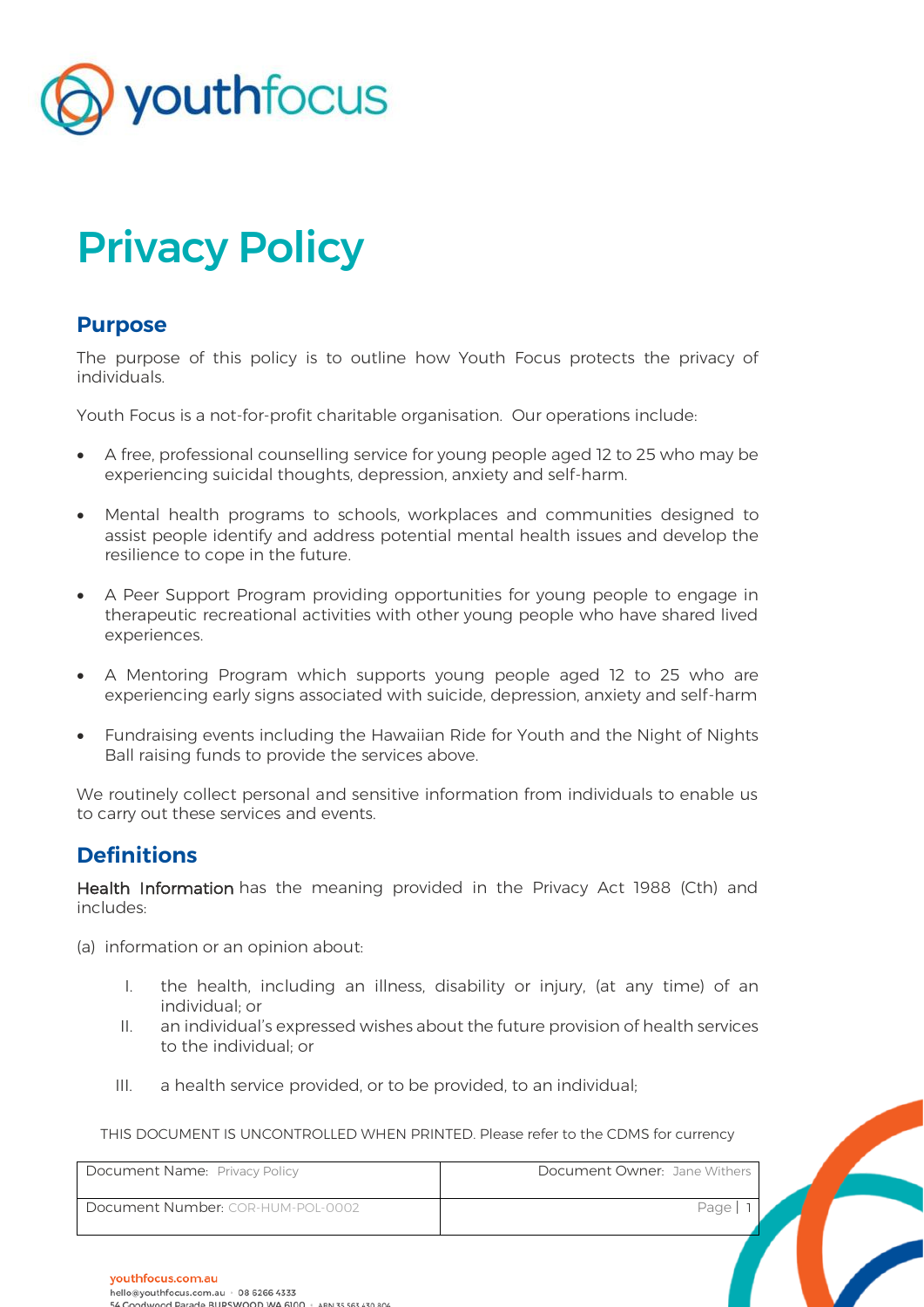

that is also personal information;

- (b) other personal information collected to provide, or in providing, a health service to an individual;
- (c) other personal information collected in connection with the donation, or intended donation, by an individual of his or her body parts, organs or body substances;
- (d) genetic information about an individual in a form that is, or could be, predictive of the health of the individual or a genetic relative of the individual.

Personal Information has the meaning provided in the Privacy Act 1988 (Cth) which is:

"*information or an opinion about an identified individual, or an individual who is reasonably identifiable:* 

*(a) whether the information or opinion is true or not; and* 

*(b) whether the information or opinion is recorded in a material form or not.*"

Personal information includes Sensitive Information and Health Information.

Privacy Legislation means all privacy legislation which applies to Youth Focus Inc. and includes the *Privacy Act 1988 (Cth);*

Privacy Principles means the Australian Privacy Principles set out in the *Privacy Act 1988 (Cth)*.

Sensitive Information has the meaning provided in the *Privacy Act 1988 (Cth)* which is;

- (a) information or opinion about an individual's:
	- I. Racial or ethnic origin; or
	- II. Political opinions; or
	- III. Membership of a political association; or
	- IV. Religious beliefs or affiliations; or
	- V. Philosophical beliefs; or
	- VI. Membership of a professional or trade association; or
- VII. Membership of a trade union; or

| Document Name: Privacy Policy     | Document Owner: Jane Withers |
|-----------------------------------|------------------------------|
| Document Number: COR-HUM-POL-0002 | Page   2                     |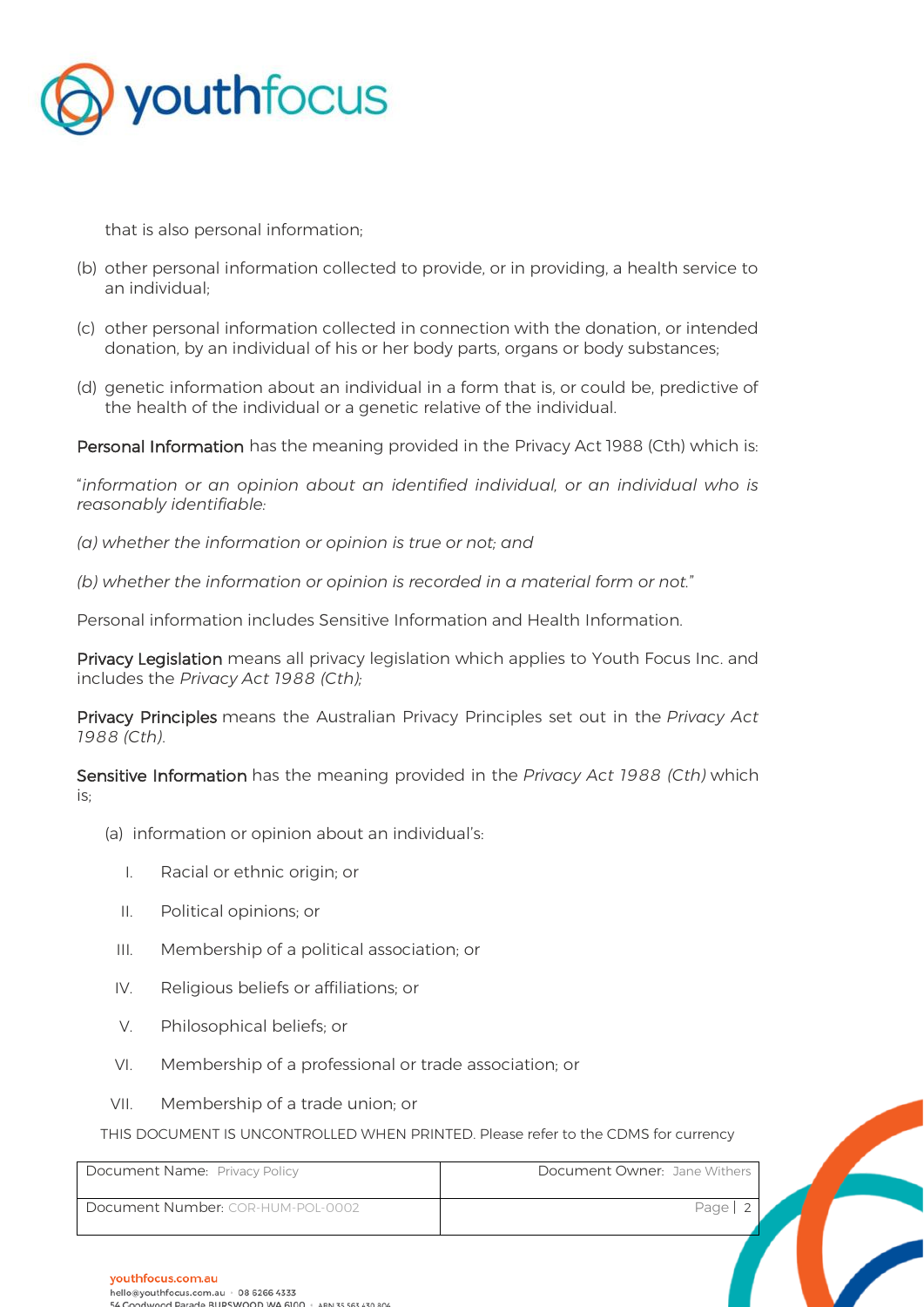

- VIII. Sexual orientation or practices; or
- IX. Criminal record;

that is that is also personal information; or

- (b) health information about an individual; or
- (c) genetic information about an individual that is not otherwise health information; or
- (d) biometric information that is to be used for the purpose of automated biometric verification or biometric identification; or
- (e) biometric templates.

Website means the Youth Focus Website - [www.youthfocus.com.au.](http://www.youthfocus.com.au/)

# **Objectives**

This policy:

- States the Youth Focus commitment to the protection of privacy and the compliant management of personal information; and
- Sets out Our rights and responsibilities in relation to the collection, use, storage and disclosure of personal information.

## **Scope**

This policy applies nationally to all entities within Youth Focus, including all headspace Centres operating under Our lead agency. In this policy, reference to "Youth Focus" or "We" or "Our" means Youth Focus Inc. and its related bodies corporate (as that term is defined in the Corporations Act (Cth)).

| Document Name: Privacy Policy     | Document Owner: Jane Withers |
|-----------------------------------|------------------------------|
| Document Number: COR-HUM-POL-0002 | Page $\vert$ 3               |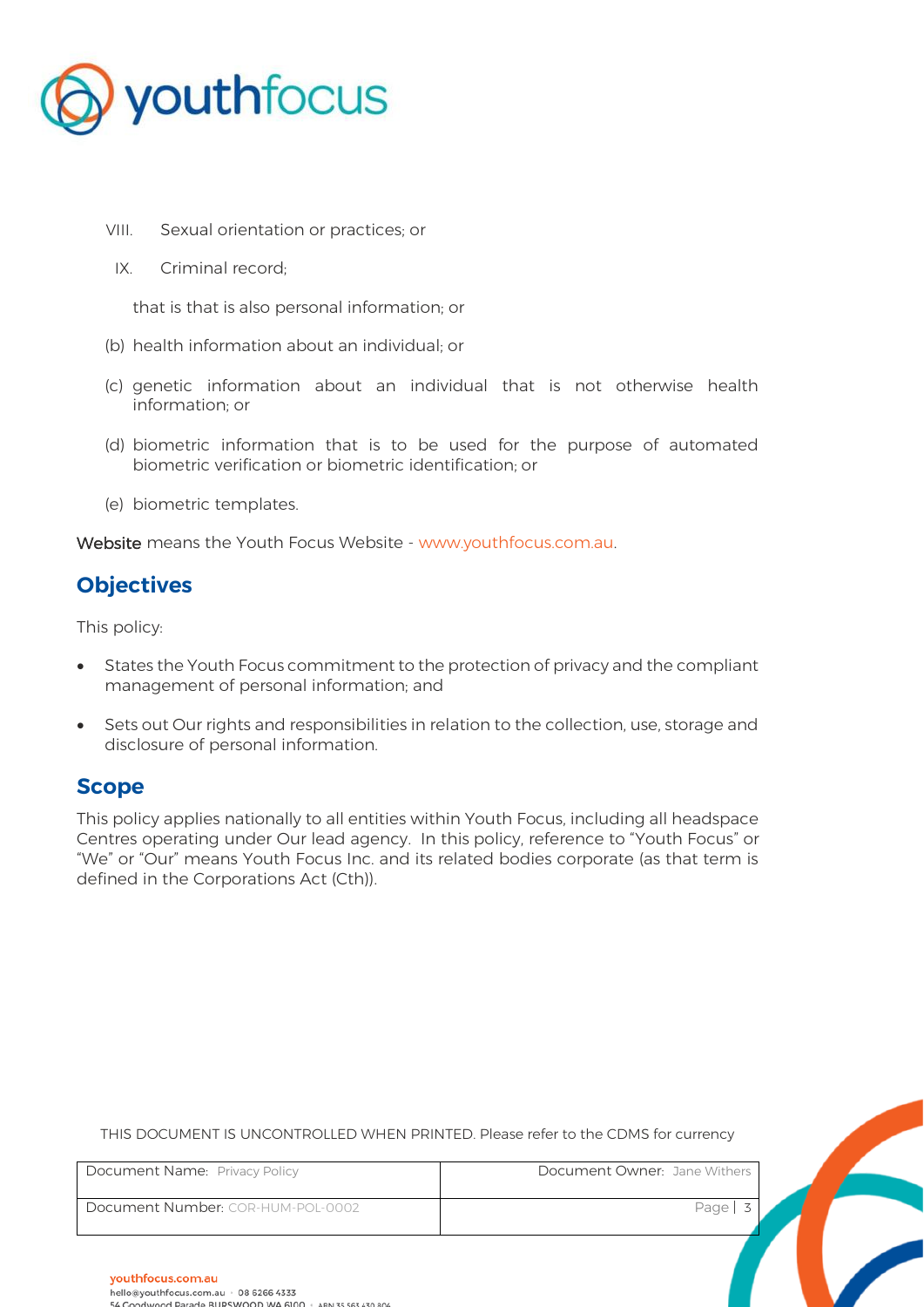

# **Policy**

#### **COLLECTION OF PERSONAL AND SENSITIVE INFORMATION**

Youth Focus Inc. respects the privacy of individuals, and is open about the way it handles personal information (including sensitive information and health information) given to it by staff, volunteers, clients and members of the public.

To enable us to deliver our services and carry on our business, we collect the following types of personal information:

Youth Focus Clients

- Contact details (including name, address, telephone number, email for client and family contacts);
- Personal details (which may include date of birth, gender, nationality, Medicare and health fund details);
- Health information (see the section entitled "Heath Information" below).

Youth Focus Employees, Prospective Employees, Volunteers, Candidates for Volunteer Work, Hawaiian Ride for Youth Riders and Ride Candidates for Hawaiian Ride for Youth.

- Contact details (including name, address, telephone number, email);
- Personal details (including date of birth, country of birth, citizenship, residency and visa details);
- Details of emergency contact persons;
- Information provided by the individual relating to qualifications, skills and experience; languages spoken, drivers licence details;
- Information and opinions from referees for prospective employees and candidates for volunteer work;
- Bank account details:
- Results of a Police Check; and
- Health information (if requested by Youth Focus Inc. in which case the reason for collection of this information will be provided).

Donors

| Document Name: Privacy Policy     | Document Owner: Jane Withers |
|-----------------------------------|------------------------------|
| Document Number: COR-HUM-POL-0002 | Page   4                     |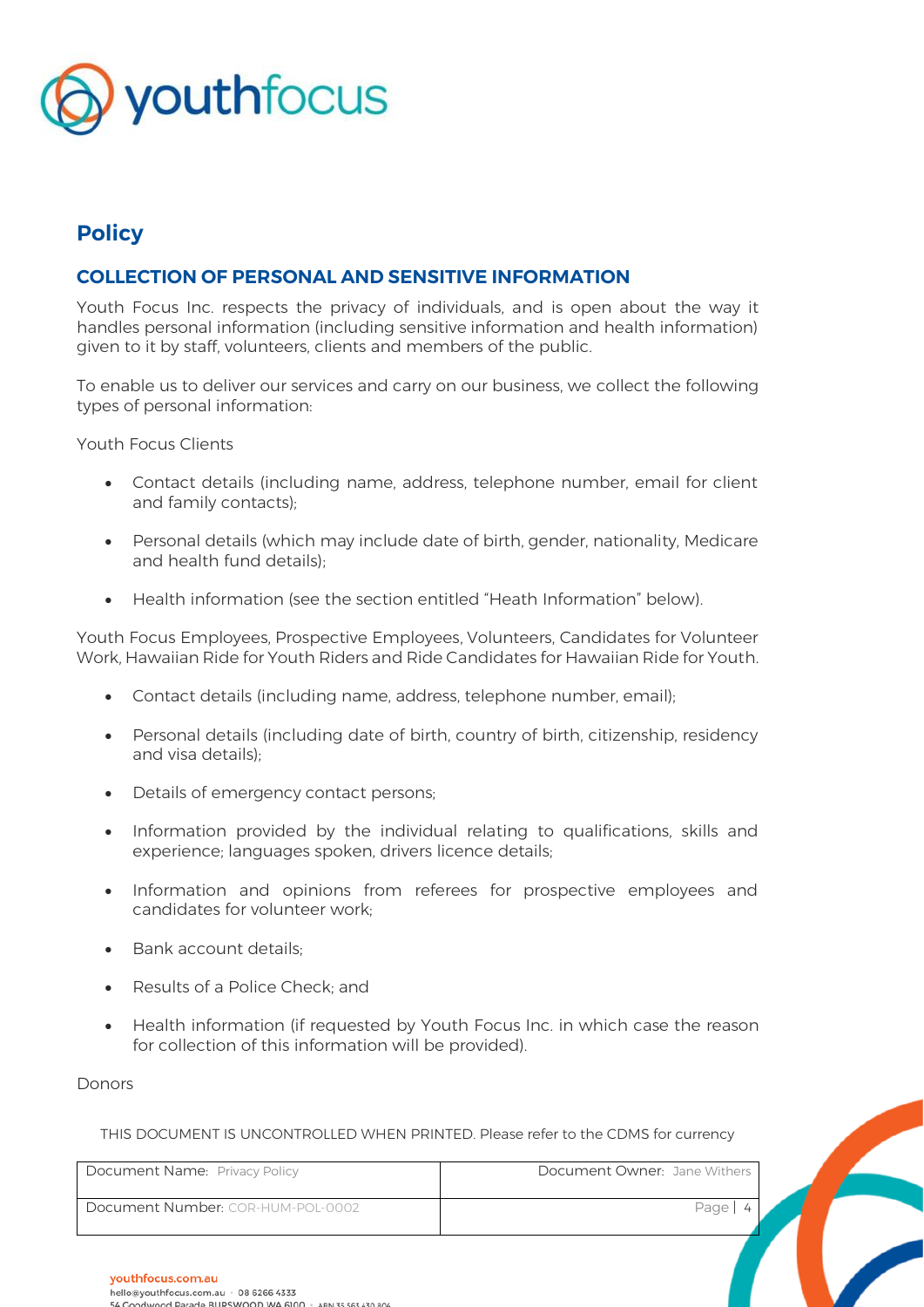

- Contact details (including name, address, telephone number, email);
- Personal details (which may include date of birth, gender, income, areas of interest, donation history); and
- Credit card and bank account details.

If you do not provide personal information reasonably requested by Youth Focus, We may not be able to provide the services or products required to be provided.

#### **HOW YOUTH FOCUS COLLECTS INFORMATION**

Youth Focus may collect personal information in a number of ways. Where possible, Youth Focus collects personal information directly from the individual concerned. Personal information is collected by us through various means, including telephone, face to face meetings, forms and questionnaires.

In some situations, we may also obtain personal information about an individual from a third party. In these circumstances, we will take reasonable steps to contact the individual and ensure that he or she is aware of the purpose for which the information was obtained and how the information will or may be disclosed. For example, we may collect information from a client's doctor, or from a referee whose details have been provided by a prospective employee or volunteer, or from another person who you have given us the authority to contact.

#### **HEALTH INFORMATION**

In providing services to clients, Youth Focus may collect health information. This may include a client's medical history and treatment notes. We will obtain your prior consent before We disclose this information to anyone and We will explain to you how the information will be used.

If We collect health information from a third party (for example a doctor or specialist health provider) Youth Focus will let you know that this information has been collected and We will explain how the information will be used and disclosed.

Youth Focus will not use health information beyond the consent provided by you unless further consent is provided or in accordance with one of the exceptions under the Privacy Legislation.

If Youth Focus wishes to use health information provided by you for research or statistical purposes, this information will be de-identified unless you have given your consent for us to identify you.

| Document Name: Privacy Policy     | Document Owner: Jane Withers |
|-----------------------------------|------------------------------|
| Document Number: COR-HUM-POL-0002 | Page                         |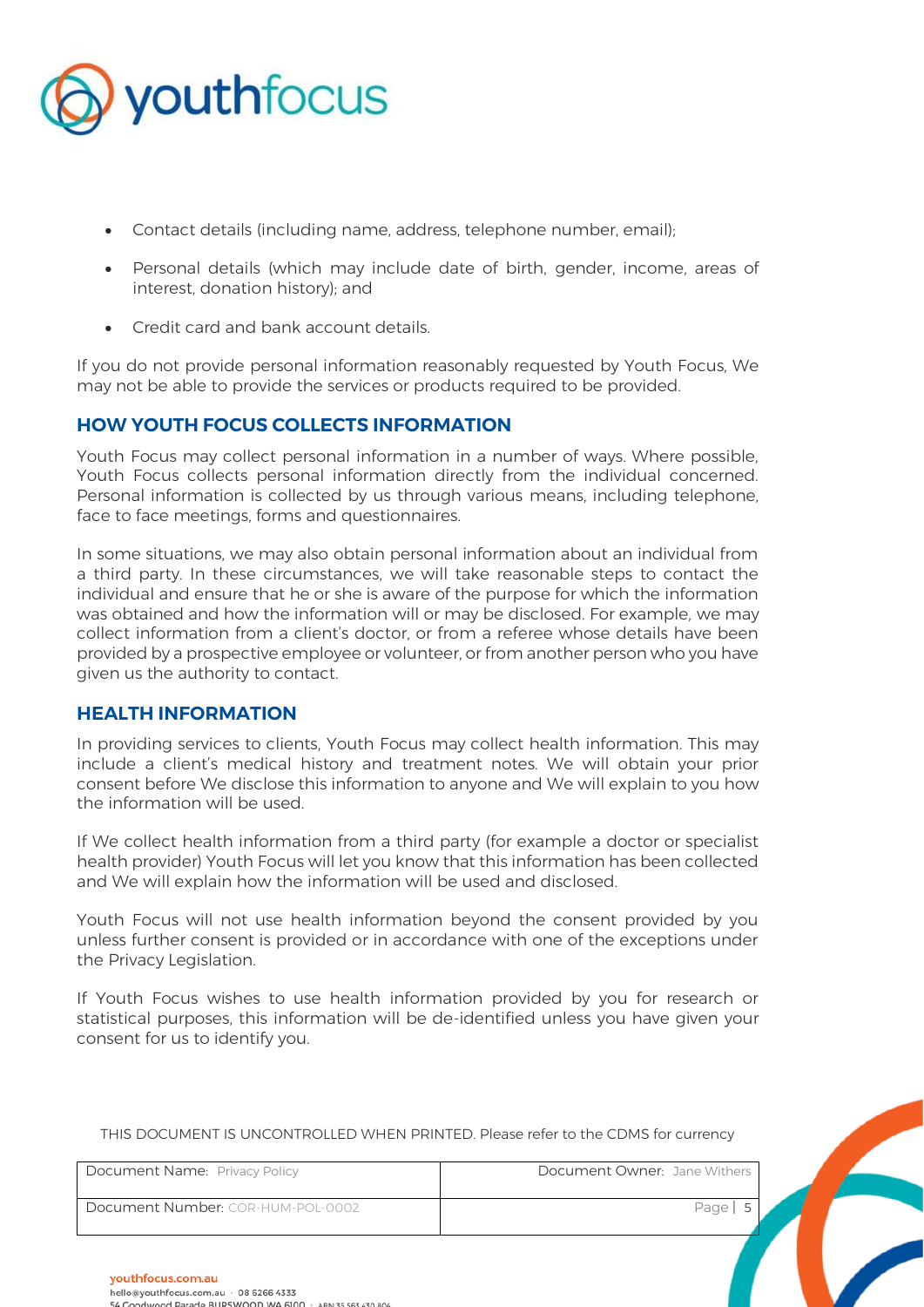

#### **CONSENT**

We will obtain your consent before collecting your health information, unless it is unreasonable or impracticable for us to do so. In these circumstances, we may be limited in how we can collect, use and disclose your personal information. We will only do so in accordance with the Privacy Legislation.

If you are not able to provide your consent, the Privacy Legislation allows us to obtain consent from your legal guardian or attorney or someone else who is entitled to act on your behalf.

If you cannot give us your consent for any reason, the Privacy Legislation also allows us to disclose your personal information in limited circumstances if the disclosure is necessary to enable us to provide you with appropriate care or treatment.

#### **USE AND DISCLOSURE OF PERSONAL INFORMATION**

Other than as set out in this Policy, Youth Focus will only use and disclose your personal information for the purpose for which it was collected.

We may share your personal information within the departments and bodies corporate forming part of Youth Focus.

We may also disclose your personal information to external organisations including:

- Government departments and agencies who provide funding for Youth Focus services;
- External assessment entities and agencies;
- Emergency services (including ambulance, police, fire brigade) who may be called upon to assist during the delivery of Youth Focus services;
- Doctors and health care professionals, who assist us to deliver our services;
- Other regulatory bodies (for example the Australian Taxation Office, Worksafe, the Workplace Gender Equality Agency, Centrelink);
- Referees provided by you;
- Former employers of people who apply for employment or volunteer services at Youth Focus;
- Credit agencies; and
- Youth Focus's professional advisers, including lawyers, accountants and auditors.

| Document Name: Privacy Policy     | Document Owner: Jane Withers |  |
|-----------------------------------|------------------------------|--|
| Document Number: COR-HUM-POL-0002 | Page                         |  |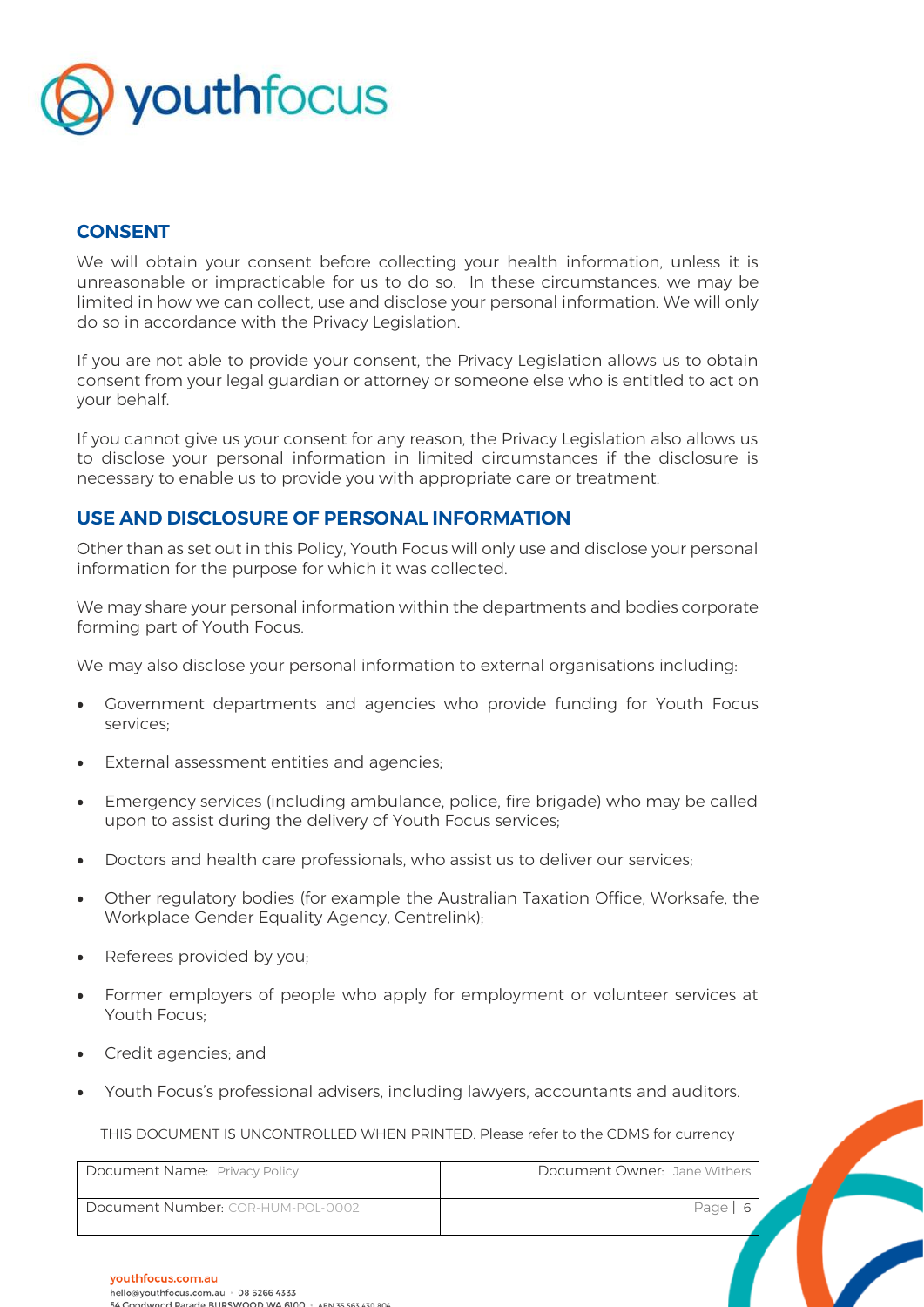

Except as set out above, Youth Focus will not disclose an individual's personal information to a third party unless:

- the individual has consented to the release;
- the release is authorised or required by law; or
- Youth Focus reasonably believes that an individual or the public will be harmed if the release is not made.

Unless an individual has opted not to receive such communications, Youth Focus may use personal information to contact that individual (including in person or by telephone, email or text message) in relation to campaigns run by Youth Focus that We reasonably believe may be of interest to the individual. An individual may at any time opt out of receiving such communications by calling Youth Focus on 08 6266 4333 or by emailing hello@youthfocus.com.au

Youth Focus stores personal information within Australia, ensuring that it remains protected in accordance with the Australian Privacy Legislation.

#### **RELEASE OF IMAGES OR PERSONAL INFORMATION FOR PUBLICITY PURPOSES**

Youth Focus produces publications (including information brochures and a regular newsletter) and from time to time runs promotional campaigns to raise awareness of its services, raise funds and provide information to the public and other stakeholders. Some of these publications include photographs, video footage and sound recordings in electronic media.

Wherever practicable, we will obtain an individual's consent before using or publishing any image or recording of that individual for marketing purposes.

#### **ACCESS TO AND CORRECTION OF YOUR PERSONAL INFORMATION**

Under the Privacy Principles (subject to some exceptions), you have a right to access and copy personal information which We hold about you. You also have a right to ask Youth Focus to correct personal information which is inaccurate, incomplete or out of date.

Youth Focus undertakes:

- to deal with requests to correct your personal information promptly and confidentially;
- to correct any inaccurate or out of date information which is brought to our attention; and

| Document Name: Privacy Policy     | Document Owner: Jane Withers |
|-----------------------------------|------------------------------|
| Document Number: COR-HUM-POL-0002 | Page                         |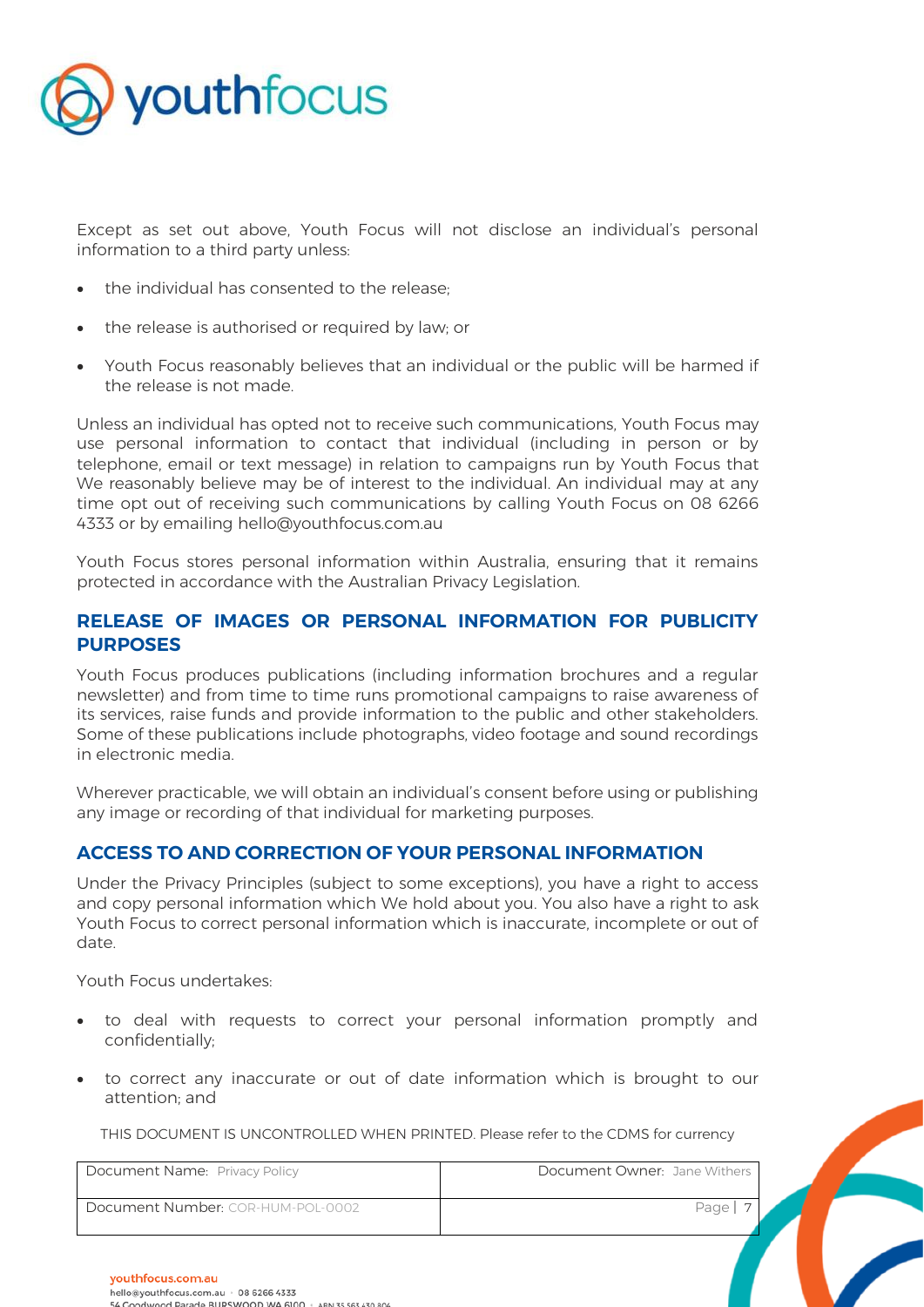

• that your request to access your personal information will not affect any commercial or professional relationship which you may have with Youth Focus.

Requests for information or access to your information, or corrections to your personal information should be made in writing addressed to 54 Goodwood Parade, Burswood, WA 6100, and provide proof of your identity.

Youth Focus will take all reasonable steps to provide you with access or the information requested by you within 14 days of your request. If We need more time, (for example, if We need to access a large volume of information) We will use our reasonable efforts to provide you with access or the information requested within 30 days of your request.

Youth Focus may charge you reasonable fees to reimburse us for the cost incurred in meeting your request for information, including photocopying and delivery cost of information which is stored offsite.

Youth Focus may refuse access to information requested by you in certain circumstances. These include if:

- the request relates to personal information about someone other than you;
- providing you with access would pose a serious and imminent threat to the life or health of a person;
- providing you with access would create an unreasonable impact on the privacy of others;
- the request is frivolous or vexatious:
- providing access would prejudice negotiations between you and Youth Focus;
- access would be unlawful;
- denial of access is authorised or required by law;
- access would prejudice law enforcement activities;
- access discloses a 'commercially sensitive' decision making process or information; or
- any other reason that is provided for in the Privacy Principles or the Privacy Legislation.

If we deny you access to any information requested by you, we will give you our written reasons for doing so. If there is a dispute about your right of access to information, this

| Document Name: Privacy Policy     | Document Owner: Jane Withers |
|-----------------------------------|------------------------------|
| Document Number: COR-HUM-POL-0002 | Page   8                     |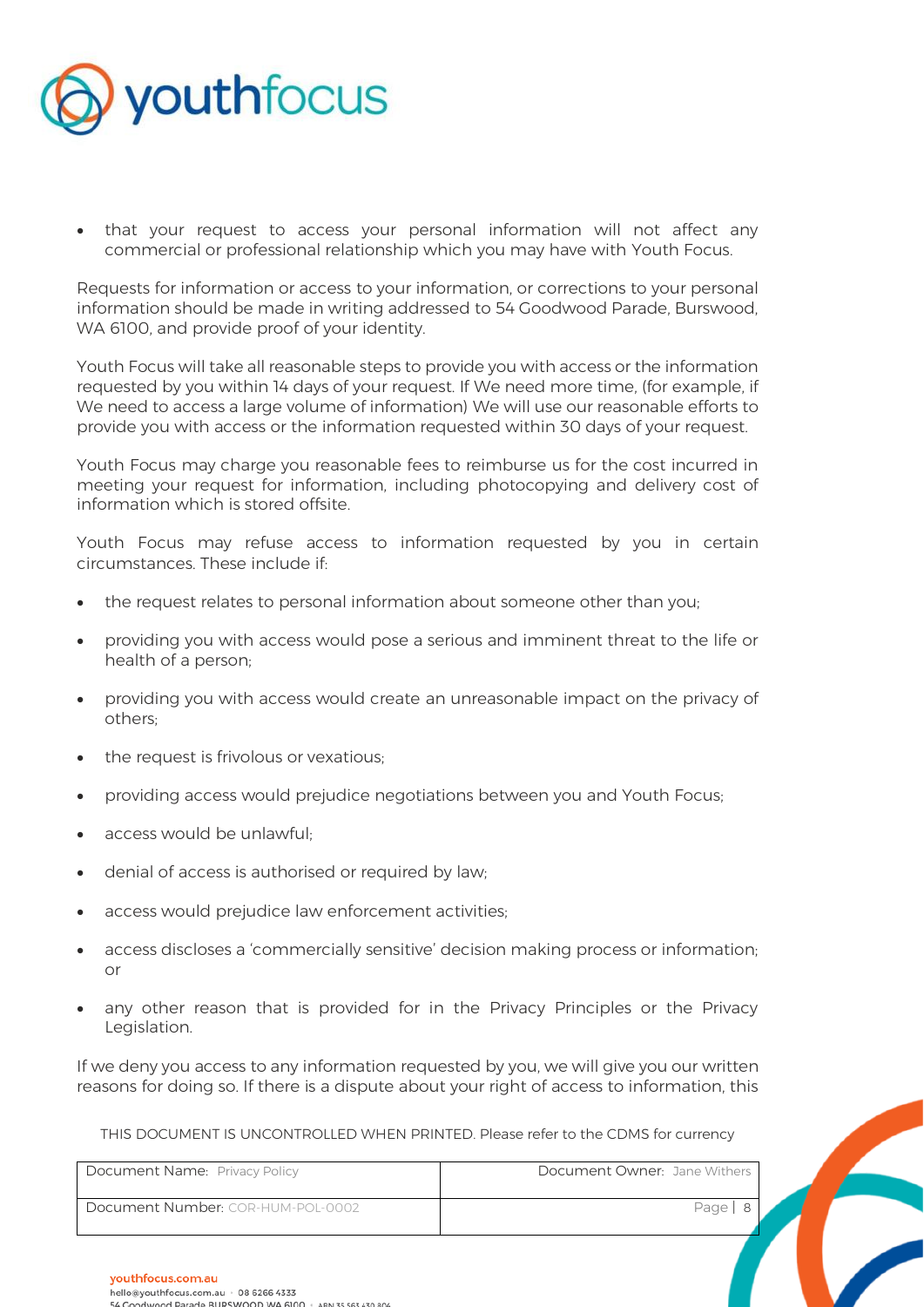

will be dealt with in accordance with the complaints procedure set out in clause 14 of this Policy.

#### **SECURITY OF PERSONAL INFORMATION**

Youth Focus takes reasonable steps to ensure the security and privacy of personal information held by us. The security and reliability of Youth Focus IT systems are controlled by organisational policies, role-based security and best-practice technologies. For further detail, refer to the IT Security Policy.

#### **COMPLAINTS PROCEDURE**

If you have provided us with personal and sensitive information or We have collected and hold your personal information, you have a right to make a complaint and have it investigated and dealt with under this complaints procedure.

Any complaint can be sent in writing to 54 Goodwood Parade, Burswood WA 6100 or by email to hello@youthfocus.com.au

We will use our reasonable endeavours to resolve any complaint within a reasonable timeframe; we will make contact with you within three business days acknowledging the complaint and endeavour to resolve the complaint within 20 business days. However, if the matter is complex, resolution of your complaint may take longer.

We will keep a record of your complaint and the outcome.

#### **CHANGES TO PRIVACY POLICY**

This Privacy Policy may be updated from time to time. The latest version of the Privacy Policy will always be available on this Web page.

## **Review & Responsibility**

| POLICY SPONSOR      | <b>GM Finance and Corporate Services</b> |
|---------------------|------------------------------------------|
| INITIAI FNDORSEMENT | October 2018                             |
| LAST REVIEWED       | <b>April 2018</b>                        |

LAST AMENDED

| Document Name: Privacy Policy     | Document Owner: Jane Withers |
|-----------------------------------|------------------------------|
| Document Number: COR-HUM-POL-0002 | Page                         |